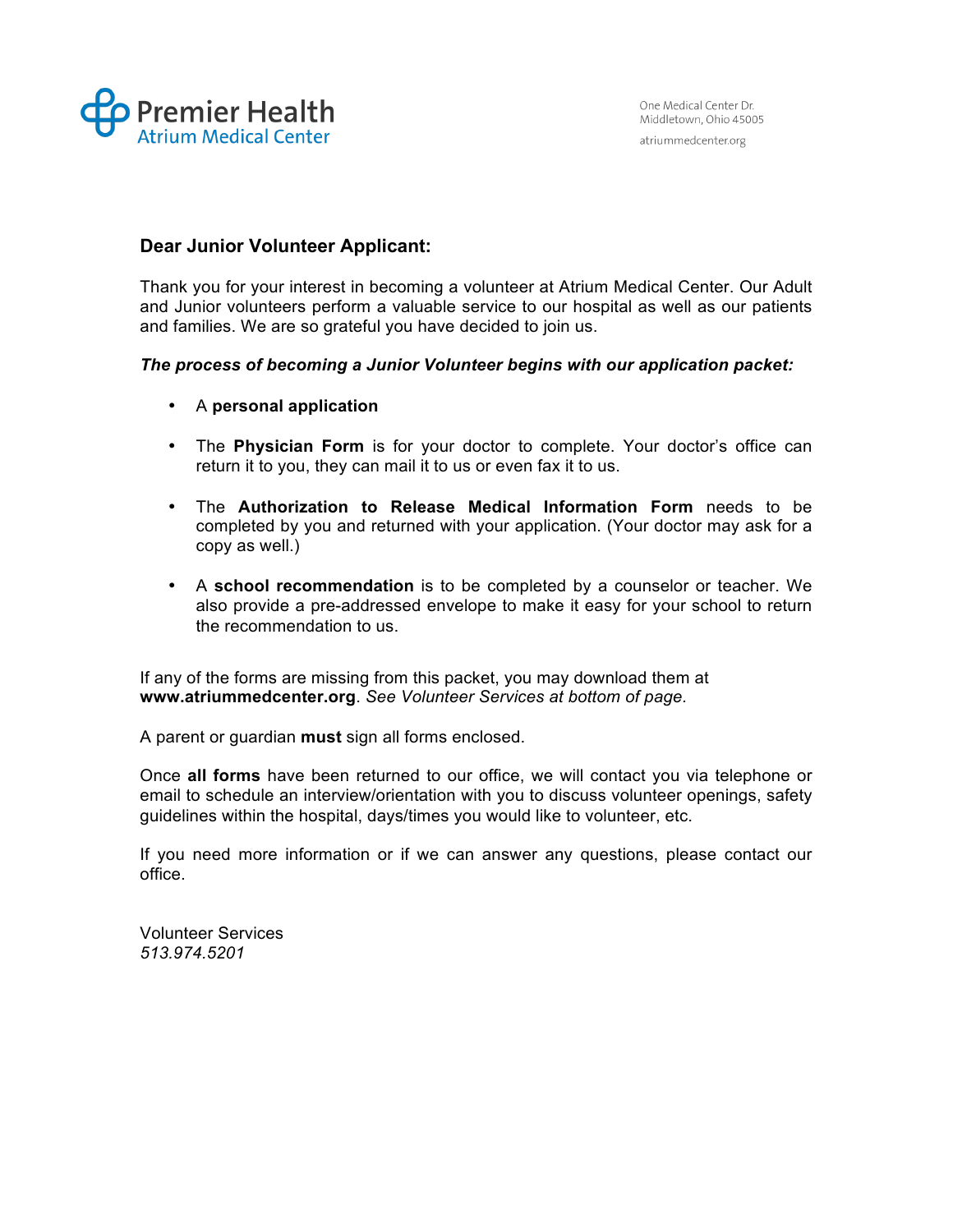

| <b>VOLUNTEER APPLICATION: Junior</b> |
|--------------------------------------|
|--------------------------------------|

| Name | First         | Last                                                                                                                                                                                                                                                                                                                                                                                                                               |                                                                                                                                                                                                                                | Middle Initial    |
|------|---------------|------------------------------------------------------------------------------------------------------------------------------------------------------------------------------------------------------------------------------------------------------------------------------------------------------------------------------------------------------------------------------------------------------------------------------------|--------------------------------------------------------------------------------------------------------------------------------------------------------------------------------------------------------------------------------|-------------------|
|      |               |                                                                                                                                                                                                                                                                                                                                                                                                                                    |                                                                                                                                                                                                                                |                   |
|      |               |                                                                                                                                                                                                                                                                                                                                                                                                                                    |                                                                                                                                                                                                                                |                   |
|      | <b>Street</b> | City                                                                                                                                                                                                                                                                                                                                                                                                                               | <b>State</b>                                                                                                                                                                                                                   | Zip               |
|      |               |                                                                                                                                                                                                                                                                                                                                                                                                                                    |                                                                                                                                                                                                                                |                   |
|      |               |                                                                                                                                                                                                                                                                                                                                                                                                                                    |                                                                                                                                                                                                                                |                   |
|      |               |                                                                                                                                                                                                                                                                                                                                                                                                                                    |                                                                                                                                                                                                                                |                   |
|      | Name          | Relationship                                                                                                                                                                                                                                                                                                                                                                                                                       | Home Phone                                                                                                                                                                                                                     | <b>Work Phone</b> |
|      |               |                                                                                                                                                                                                                                                                                                                                                                                                                                    |                                                                                                                                                                                                                                |                   |
|      |               | Current Grade (circle) 8 9                                                                                                                                                                                                                                                                                                                                                                                                         | 11<br>10                                                                                                                                                                                                                       | 12                |
|      |               |                                                                                                                                                                                                                                                                                                                                                                                                                                    |                                                                                                                                                                                                                                |                   |
|      |               |                                                                                                                                                                                                                                                                                                                                                                                                                                    |                                                                                                                                                                                                                                |                   |
|      |               | Interests, Skills, School Activities <b>Activities</b> Activities <b>Activities</b> Activities and Activities <b>Activities</b> Activities <b>Activities</b> Activities <b>Activities</b> Activities <b>Activities</b> Activities <b>Activities</b> Activities <b>A</b>                                                                                                                                                            |                                                                                                                                                                                                                                |                   |
|      |               |                                                                                                                                                                                                                                                                                                                                                                                                                                    | Phone experience and the set of the set of the set of the set of the set of the set of the set of the set of the set of the set of the set of the set of the set of the set of the set of the set of the set of the set of the |                   |
|      |               | Applicant's Signature and the state of the state of the state of the state of the state of the state of the state of the state of the state of the state of the state of the state of the state of the state of the state of t                                                                                                                                                                                                     | Date and the state of the state of the state of the state of the state of the state of the state of the state                                                                                                                  |                   |
|      |               | To the Parent: Your signature below indicates your approval for your child's participation in the Junior<br>Volunteer program at Atrium Medical Center and for him/her to take the required TB (tuberculosis) test,<br>provided by the hospital at no charge. If you decline the TB test, we require a physician's statement showing<br>your child is free from tuberculosis. Please initial here only if you decline the TB test: |                                                                                                                                                                                                                                |                   |
|      |               |                                                                                                                                                                                                                                                                                                                                                                                                                                    | Date                                                                                                                                                                                                                           |                   |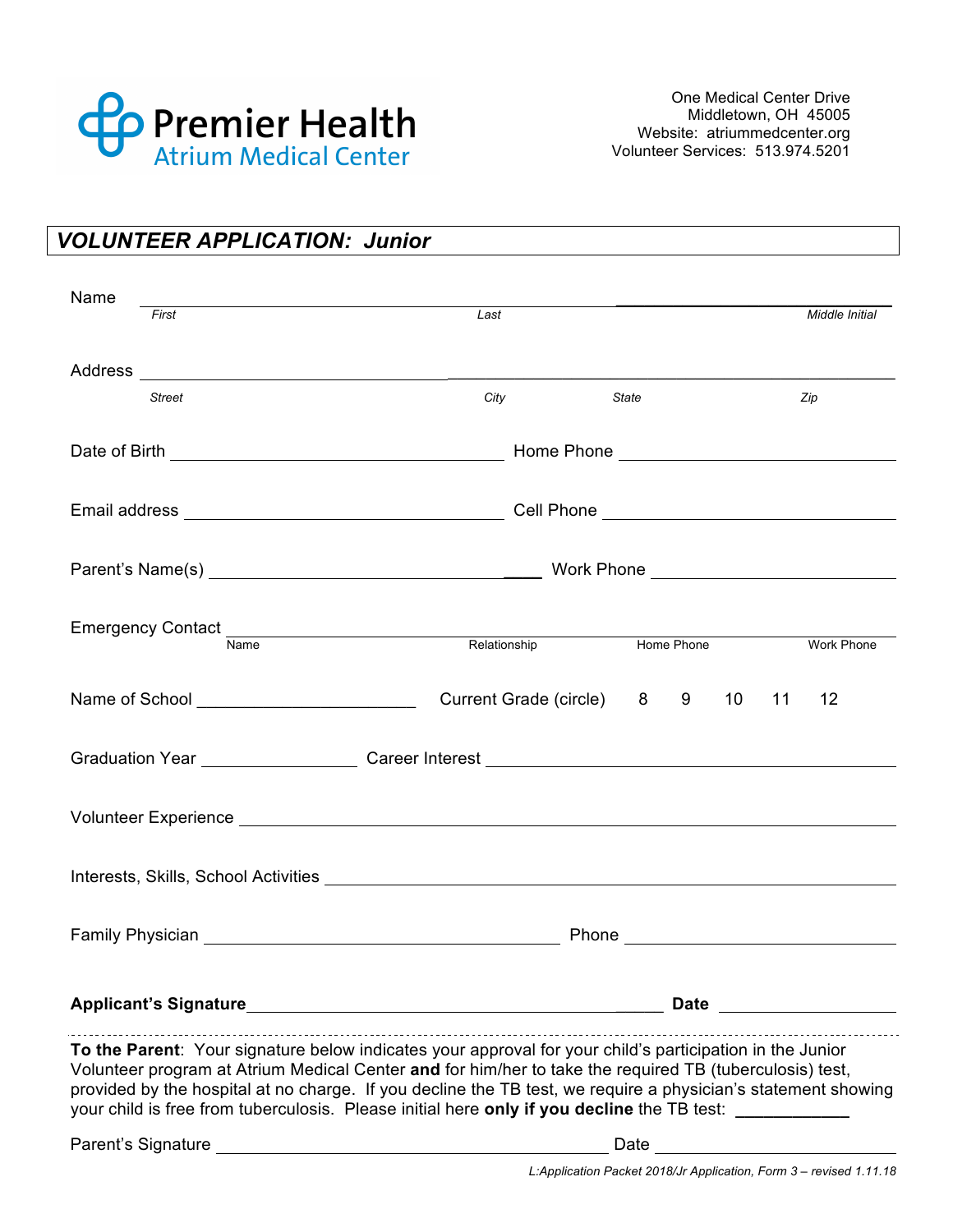

## **PHYSICIAN FORM:**

Please have your physician complete this form and mail or fax to Volunteer Services:

Phone: 513.974.5201 or FAX: 513.974.4504 One Medical Center Drive, Middletown, OH 45005

## **Dear Physician:**

The individual listed below has applied to become a volunteer at Atrium Medical Center. The volunteer (or his/her parent/guardian) has signed below, granting permission for you to release medical information to the volunteer office.

Many of our volunteers work in direct contact with our patients or their families and perform a variety of tasks without constant supervision. We would appreciate your frank appraisal of this candidate. This procedure was designed to safeguard the patients and to protect the hospital from damaging incidents, as well as to protect a person who is interested in volunteering, but may not be able to physically or mentally perform the required tasks.

You may indicate blanket approval for any type of service, or you may impose some restrictions such as: no lifting; no pushing wheelchairs or heavy carts; or no patient contact because of a physical or emotional problem. *Please use the section below to list restrictions and for any comments.*

We appreciate your prompt response in order to help us place this volunteer in the appropriate position within the hospital.

Volunteer Services

**I give permission to my physician to release relevant medical information to The Atrium Medical Center Volunteer Services**

Volunteer's Name: **Washington** and the contract of the contract of the contract of the contract of the contract of the contract of the contract of the contract of the contract of the contract of the contract of the contrac

If volunteer under age 18, Parent's Name:  $\blacksquare$ 

Parent's Signature: **Example 2018** 

Dates of first & second rubella shot or test showing immunity:

*(Or attach shot record documentation)*

Physician comments, please list any restrictions or recommendations:

 $\mathcal{L}_\text{max} = \mathcal{L}_\text{max} = \mathcal{L}_\text{max} = \mathcal{L}_\text{max} = \mathcal{L}_\text{max} = \mathcal{L}_\text{max} = \mathcal{L}_\text{max} = \mathcal{L}_\text{max} = \mathcal{L}_\text{max} = \mathcal{L}_\text{max} = \mathcal{L}_\text{max} = \mathcal{L}_\text{max} = \mathcal{L}_\text{max} = \mathcal{L}_\text{max} = \mathcal{L}_\text{max} = \mathcal{L}_\text{max} = \mathcal{L}_\text{max} = \mathcal{L}_\text{max} = \mathcal{$ 

Physician's Name/Office: \_\_\_\_\_\_\_\_\_\_\_\_\_\_\_\_\_\_\_\_\_\_\_\_\_\_\_ Date: \_\_\_\_\_\_\_\_\_\_

Physician's Signature: **Example 2018**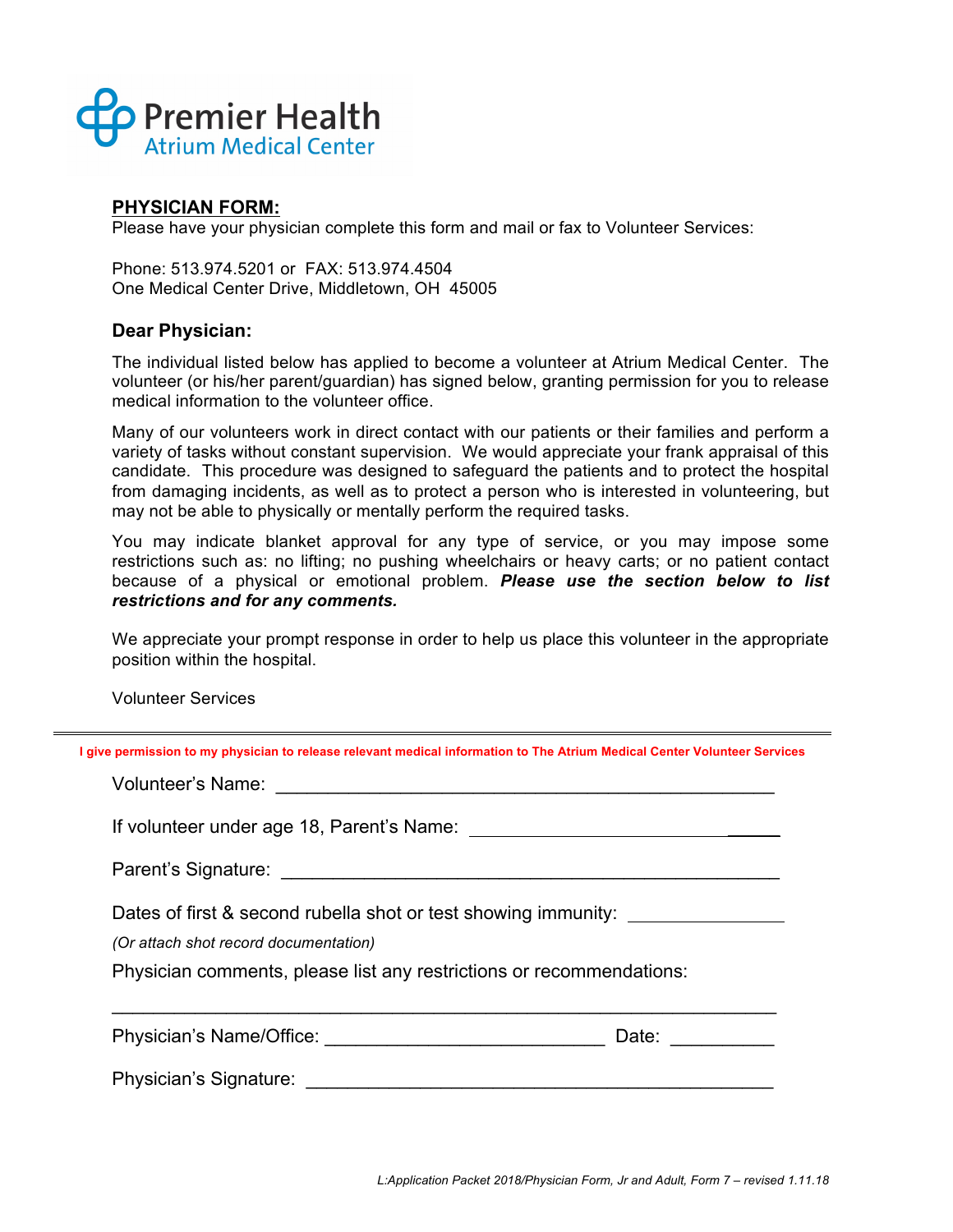| AMC USE ONLY: This Section completed by AMC personnel. |  |
|--------------------------------------------------------|--|
| <b>Dequast Approved</b>                                |  |

Request Approve Request Denied (Complete Patient Access Denial Form) NA (Information released to persons other than the patient) **Date: Initials:**



#### **AUTHORIZATION FOR RELEASE OF MEDICAL INFORMATION/PATIENT ACCESS FORM**

Patient's Name: \_\_\_\_\_\_\_\_\_\_\_\_\_\_\_\_\_\_\_\_\_\_\_\_\_\_\_\_\_\_\_\_\_\_\_\_\_\_\_ Unit #: not applicable Acct #: not applicable

| <b>Birth Date</b> |  |  |  |  |  |
|-------------------|--|--|--|--|--|
|-------------------|--|--|--|--|--|

Birth Date: Letter Date: Letter Date: Letter Date: Letter Date: Letter Date: Letter Date: Letter Date: Letter D

Service Date/Type(s): not applicable

(Please specify whether inpatient, Clinic, Emergency Room, etc.)

I, the undersigned, hereby authorize (*insert name of physician/practice*) \_\_\_\_\_\_\_\_\_\_\_\_\_\_\_\_\_\_\_\_\_\_\_\_\_\_\_\_\_\_ to release any information contained in the above named patient's medical records, with no limitations, including any information concerning treatment for psychiatric illness, alcohol and/or drug abuse, HIV test results, diagnosis of AIDS, or AIDS related condition, respecting the above service dates to the individual(s) or organization(s) listed below.

| <b>INFORMATION REQUESTED</b>                                                                                                  |  |  |  |  |  |  |  |  |
|-------------------------------------------------------------------------------------------------------------------------------|--|--|--|--|--|--|--|--|
| Pathology Reports / materials<br>Face Sheet<br>X-ray Reports<br><b>Progress Notes</b>                                         |  |  |  |  |  |  |  |  |
| <b>Operative Reports</b><br><b>Physician Orders</b><br>Consultation(s)<br>History / Physical                                  |  |  |  |  |  |  |  |  |
| Copy of Entire Record<br><b>Laboratory Reports</b><br><b>EKG Interpretations</b><br>$\perp$<br><b>Discharge Summary</b>       |  |  |  |  |  |  |  |  |
| $\boxtimes$ Other - Please Specify: Immunization dates (MMR only) and restrictions that would affect the individual's ability |  |  |  |  |  |  |  |  |
| to volunteer safely                                                                                                           |  |  |  |  |  |  |  |  |

Unless otherwise revoked this authorization will expire on the following date, event or condition, i.e. end of research: *60 days from date of signature below*. If the expiration date, event, or condition is not specified, this authorization will only include the service dates as listed above. It is the responsibility of the recipient of this information to notify our facility when additional information is needed as defined within the scope of this authorization

| Information to be released to: Volunteer Services Supervisor |                                      |  |
|--------------------------------------------------------------|--------------------------------------|--|
| Address:                                                     | Atrium Medical Center . P.O Box 8810 |  |
|                                                              | Middletown, OH 45042                 |  |

This information is to be released for the purpose of:  $\Box$  At the request of the patient **OR**  $\boxtimes$  Other (Please specify below): **To meet hospital Infection Control Guidelines (immunity to rubella) and any limitations for the safety of the volunteer, patients and visitors**

I understand that I may revoke this authorization in writing at any time, except if Atrium Medical Center has already released the information based on this authorization. I can revoke this authorization by sending a written request attention to the Medical Record Department.

I understand that I am not required to sign this authorization form and that Atrium Medical Center will not condition the provision of treatment or payment to me on the signing of this authorization, except that Atrium Medical Center may condition the provision of research-related treatment to me on the signing of this authorization for the use or disclosure of my personal health information for such research. Atrium Medical Center may also condition the provision of health care to me that is solely for the purpose of creating protected health information for disclosure to a third party on the signing of this authorization.

| <b>Signature of patient or representative:</b>                                                                                                                                                                    | Date:                                                                           |
|-------------------------------------------------------------------------------------------------------------------------------------------------------------------------------------------------------------------|---------------------------------------------------------------------------------|
| If you are the representative of the patient, describe the scope of your authority to act on<br>the patient's behalf. Please check one below:<br>□ Guardian □ Parent of Minor □ Power of Attorney Over Healthcare | This authorization will be<br>accepted up to 60 days from<br>date of signature. |
| <b>Signature of witness:</b>                                                                                                                                                                                      |                                                                                 |

**ANY REDISCLOSURE OF MEDICAL INFORMATION BY THE RECIPIENT IS PROHIBITED**. I understand that if the person or entity that receives the above information is not a health care provider or health plan covered by federal privacy regulations, the information described above may be re-disclosed by such person or entity and will likely no longer be protected by the federal privacy regulations **A photocopy of this authorization is to be accepted the same as the original**.